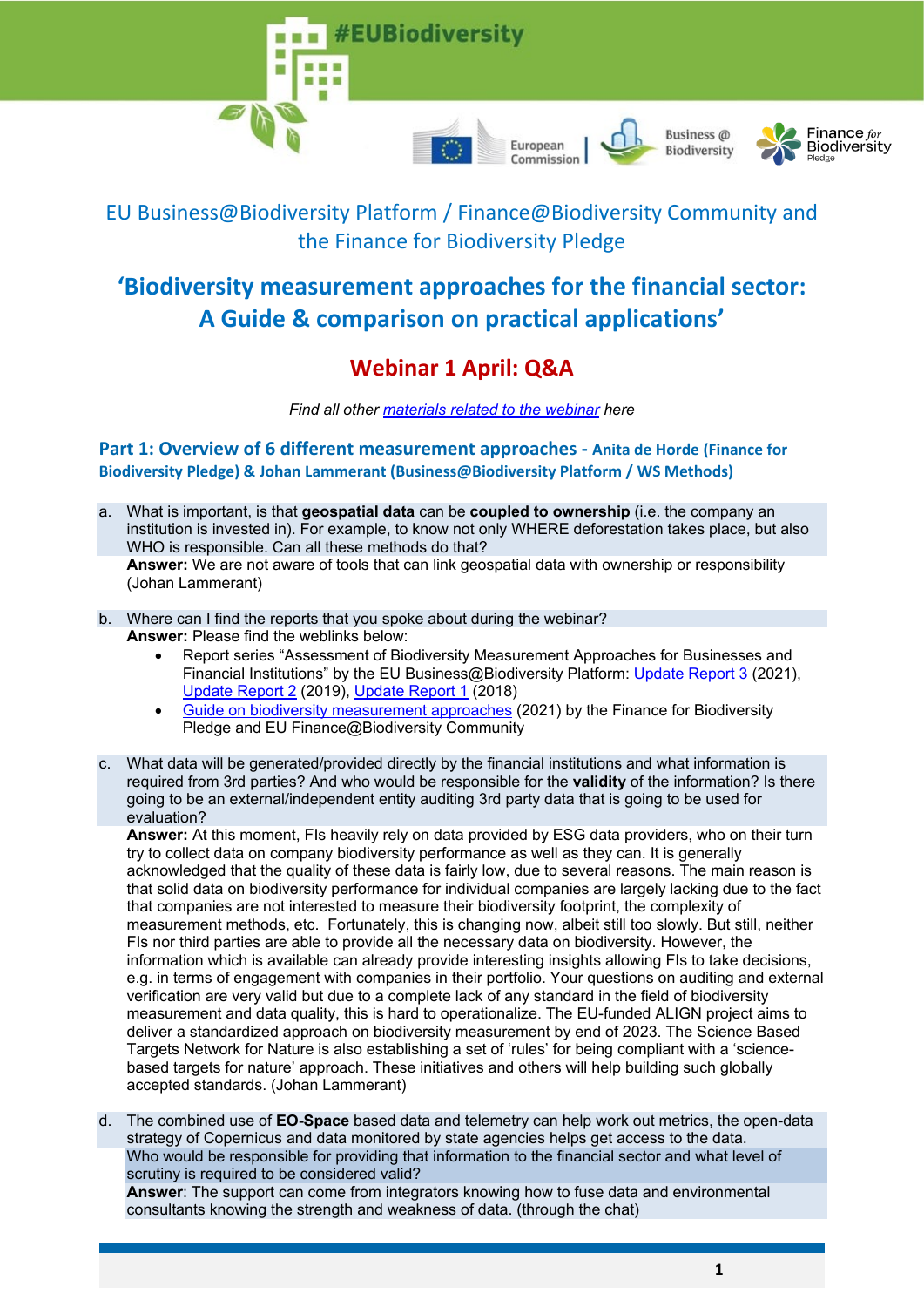

Business @ Biodiversity



- e. Is there already a tool available for **'construction companies**'? **Answer**: The majority of available biodiversity measurement tools for businesses is not sector specific; these are generic tools that in principle can be applied to any sector; there are however a number of tools specifically addressing the agrifood sector and the financial sector; construction companies – as any other type of company – can apply the Biodiversity Measurement Navigation Wheel for Businesses v 1.0 (see [Update Report 3\)](https://ec.europa.eu/environment/biodiversity/business/workstreams/methods/index_en.htm) to select a tool or a smart combination of tools that fits the specific needs of the company. Contact [johan.lammerant@arcadis.com](mailto:johan.lammerant@arcadis.com) for further information. (Johan Lammerant)
- f. (How) are these frameworks **linked to the existing approaches** rating agencies (ESG-focused and classic) take with regard to assessing biodiversity risk? Are these frameworks actively used as input to the aforementioned?

**Answer:** The existing approaches applied by ESG rating agencies until now are suffering from a lack of solid information on the biodiversity performance of a company – which is due to a complete absence of useful information in this field; this information gap is now gradually filled up by innovative approaches by e.g. Iceberg Data Lab and CDC Biodiversité who are creating data bases with more accurate biodiversity performance data on individual companies (based on biodiversity measurement tools making use of GLOBIO, and with biodiversity performance expressed in MSA (Mean Species Abundance). By end of 2023, the [ALIGN project](https://capitalscoalition.org/project/align/) will develop a standardised approach for biodiversity measurement which will also inform the way biodiversity performance should be measured (Johan Lammerant)

- g. How will the **EU Taxonomy and Sustainable investments regulation** interact with the assessment tools just presented? thank you **Answer**: Biodiversity criteria (still to be developed) will be part of the Taxonomy. This process needs to start up. Again, with the ALIGN project (see previous Q), we hope to provide direction. (Johan Lammerant)
- h. Seems that ALL tools require **external expertise**. Does this mean we need to hire people with science biology background to make sense of these tools? Not only to make sense of the tools but also of the data, and to validate them, especially in a sciencebased approach. **Answer:** Application and correct interpretation of the tools and their outcomes, and of the underpinning data sources, will indeed require additional expertise (Johan Lammerant)
- i. As portfolio manager I would like to know e.g. **how much of my portfolio faces biodiversity-risks** and what amount is at risk. Is there one tool going in this direction? Thanks. David You should look at the methodology of [Indebted to nature](https://www.dnb.nl/en/actueel/dnb/dnbulletin-2020/indebted-to-nature/) / DNB **Answer**: As mentioned in the response above, the report 'Indebted to nature / DNB' gives you a pretty good insight in the level of risks related to specific sectors, while the **ENCORE** tool makes the link with geospatial data. (Johan Lammerant)

#### **Remarks through the chat**

CISL has recently published a **[risk framework](https://www.cisl.cam.ac.uk/resources/sustainable-finance-publications/handbook-nature-related-financial-risks)** that helps FIs understand and assess portfolio dependencies on nature loss, co-created with our Investment Leaders Group and Banking Environment Initiative. Happy to discuss with anyone who is interested in this topic. [lucy.auden@cisl.cam.ac.uk](mailto:lucy.auden@cisl.cam.ac.uk)

With regards to physical and systemic biodiversity risk you need to have a tool that measures the **double materiality**, i.e. impacts and dependencies. TNFD and the guidelines issued by the [EBA](https://www.eba.europa.eu/regulation-and-policy/credit-risk/regulatory-technical-standards-on-materiality-threshold-of-credit-obligation-past-due) speak of double materiality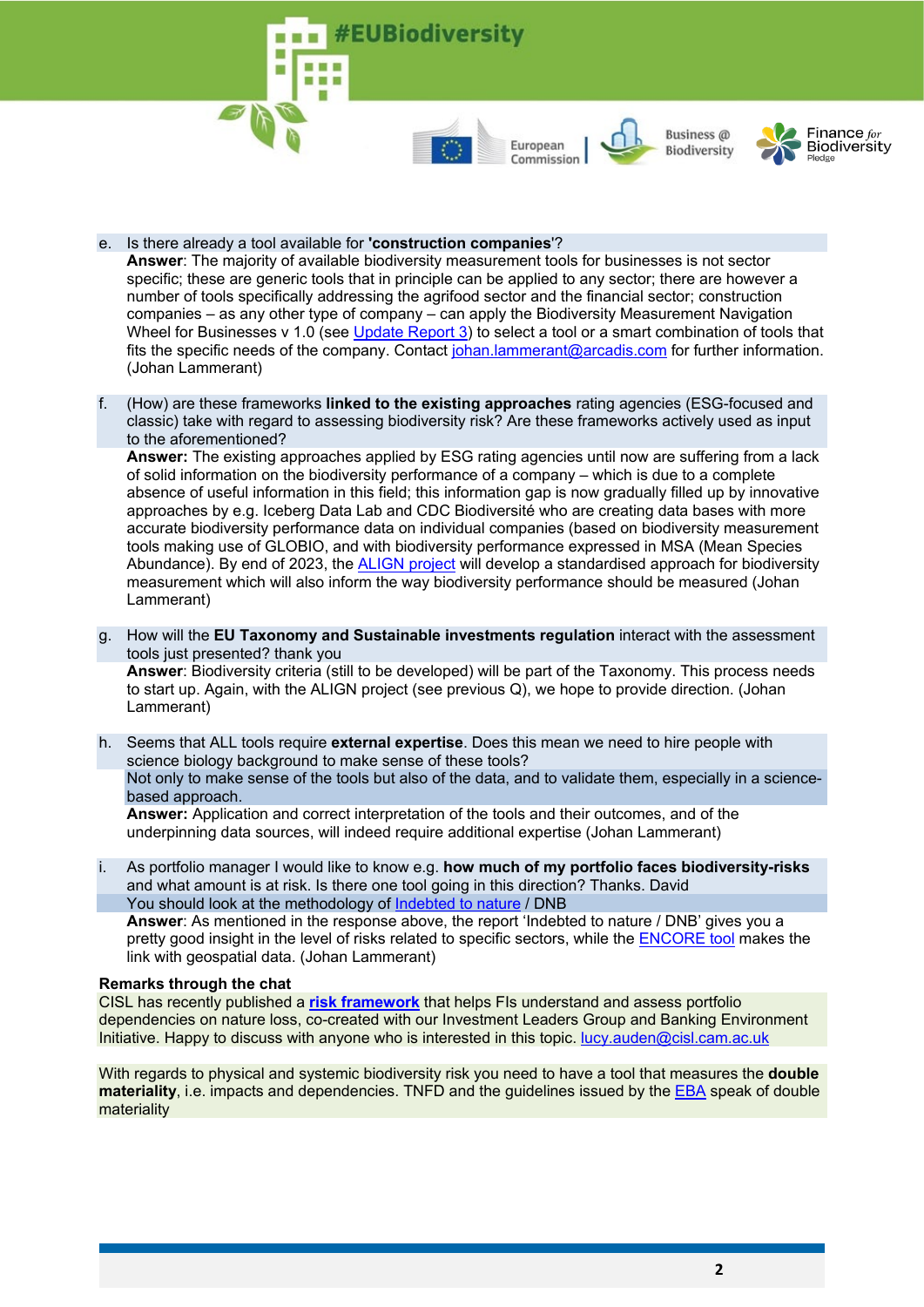





## **Part 2. Practitioner perspective on biodiversity measurement - Rado Georgiev (ING Bank) & Jean-Guillaume Peladan (Sycomore AM)**

j. When excluding sectors (e.g. coal mining), do you **also exclude metallurgical coal**? Or even Scope 2 and 3 related coal mining investments (e.g. regions that have no 100% non-thermal coal energy available)?

**Answer:** We have a near-zero thermal coal exposure target. We aim to have no material exposure by 2025. See [this news item](https://www.ing.com/Newsroom/News/ING-further-sharpens-coal-policy-to-support-transition-to-low-carbon-economy.htm) (Radoslav Georgiev)

Wow, does that mean you will move out of steel, automotive, construction? Or what technical alternative do you have in mind to support having alternative steel sourcing by 2025? Or should your exclusion statement differentiate between thermal and metallurgical coal?

**Answer:** Metallurgical coal is out of scope of our thermal coal exit strategy (Radoslav Georgiev)

- k. Are there any **equity funds** being built using any of these approaches? **Answer:** In a pilot, we're looking into a biodiversity footprint benchmark based on the MSCI World, with the help of a consultant (Radoslav Georgiev)
- l. Thank you Rado. In the case of a diversified group (different sectors), what tool would you recommend? (if a general tool to measure biodiversity exists).

**Answer:** You should try to identify the most significant product area or business unit for the diversified company. The easiest way to do that is to look up the company's GICS industry code. You may also use a comparable industry classification system (NACE, NAICS, ISIN, etc). For example, Bayer AG is quite diversified - it produces medicines, seeds, agro-chemicals, etc. However, the company is listed in the Healthcare sector.

Another way to identify the most significant product area is to use a financial materiality approach – which business unit contributes the most to consolidated revenues? Or you can use environmental and social materiality – which business unit has the most significant potential E&S impacts? Once you've identified the priority business unit, you can select a tool appropriate for that sector. (Radoslav Georgiev)

- m. Do you **exclude projects located in protected areas** (in addition to Unesco and Ramsar)? **Answer:** We exclude project and asset-based finance impacting HCV and HCS forests, UNESCO World Heritage sites, Ramsar wetlands, IUCN I and II areas and apply enhanced DD in other areas (e.g. IUCN III, IV) (Radoslav Georgiev)
- n. What should be the **interaction between financial institutions and companies** measuring the same impact?

**Answer:** Financial institutions and ESG data providers can only measure company biodiversity performance based on publicly available data, often by means of modelling. It might be in the interest of the company to produce more refined data, based on more precise measurements of its real biodiversity performance and to inform investors about it. (Johan Lammerant)

o. How do you think an institution should **get started**? Is there something a FI should do (to get a head start and action soon) until it has systematically implemented one or more of the methods? **Answer:** See question i with reference to DNB and ENCORE which are very useful screening tools that will provide a good first insight. Then, select one or more appropriate measurement tools based on the launched [Guide](https://www.financeforbiodiversity.org/pledge-signatories-launch-guide-on-measuring-biodiversity/) and the underpinning [Update Report 3](https://ec.europa.eu/environment/biodiversity/business/workstreams/methods/index_en.htm) of the EU B@B Platform. And become a member of the [Finance for Biodiversity Pledge](https://www.financeforbiodiversity.org/) (Foundation) and the [EU B@B Platform.](https://ec.europa.eu/environment/biodiversity/business/workstreams/pioneers/index_en.htm) (Johan Lammerant)

#### **Remarks through the chat**

There is a cost associated with IBAT and some of the other data providers and the costs are probably too high for SMEs and mid-caps.

Felipe Ramirez: The assessment can also be developed similar to IBAT using a robust GIS